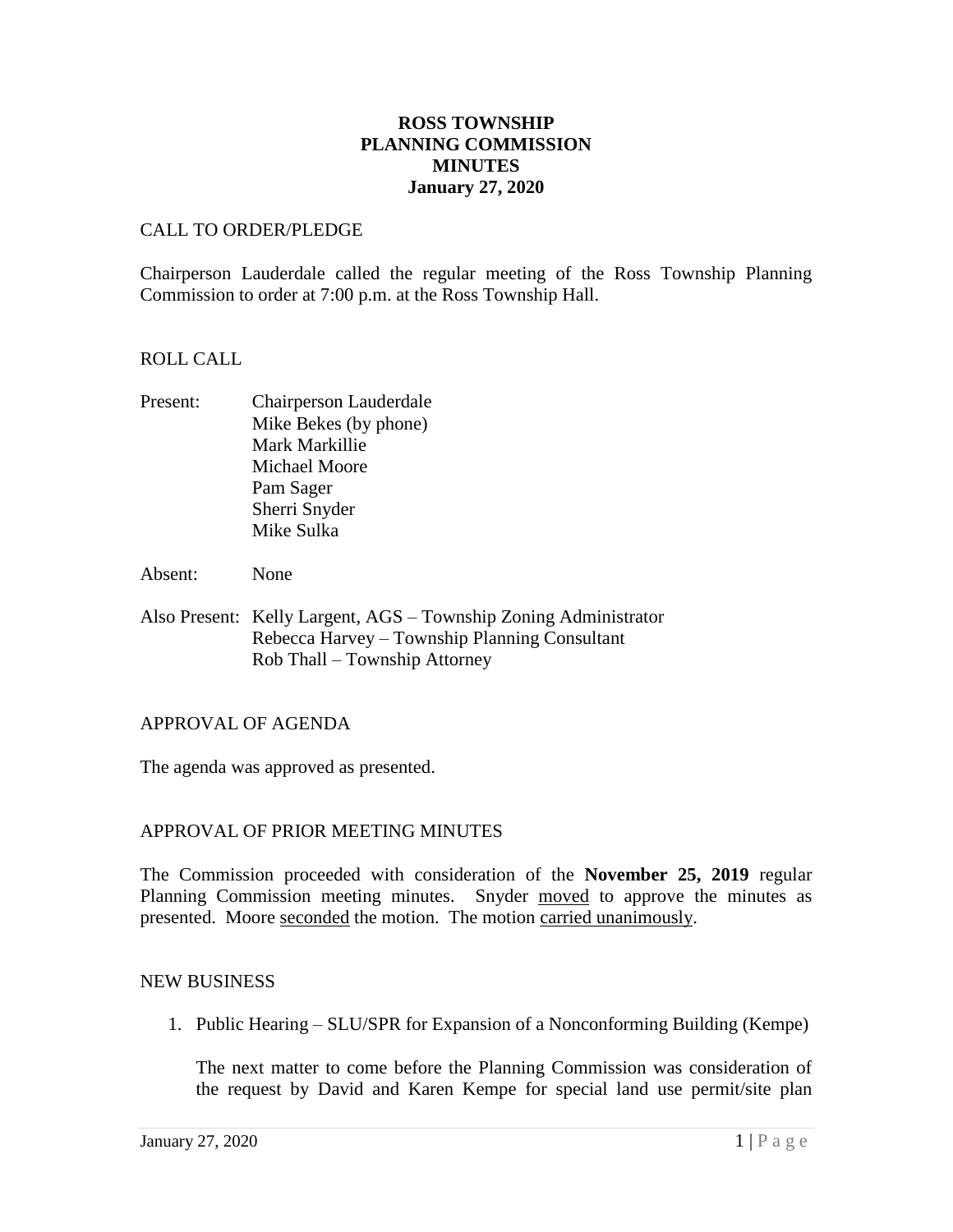review for the proposed expansion of a nonconforming building pursuant to Section 22.3 B. – Expansion of Nonconforming Use or Building/Structure. The subject property is located at 543 South Gull Lake Drive and is within the R-1 District.

Chairperson Lauderdale opened the public hearing.

Largent provided an overview of the request, noting the following:

- The existing dwelling is located 32 ft from the high water line of Gull Lake.
- Per 17.3, the applicable front (waterfront) setback requirement on the subject site is 50 ft.
- The existing dwelling is a lawful nonconforming building due to setback.
- The applicant proposes a second-story addition on the south (street) side of the dwelling, within the existing footprint of the building, and a change in the pitch of the roofline on the north (waterfront) side of the building.
- The proposed construction constitutes an expansion of a nonconforming building.
- Pursuant to Section 22.3, a nonconforming building shall not be altered by expansion, extension or enlargement unless a special land use permit is granted.

David Kempe, owner and Dave DeVries, project contractor, were present on behalf of the application. They explained that the building alterations proposed will stabilize the building foundation and improve the appearance of the dwelling. It was further noted that the renovated building will be more in character with the surrounding area, and will still be lower in height than many homes in the area.

Chairperson Lauderdale referenced written correspondence received from Gregg Pierce (dated 1.09.20), a neighbor, in support of the proposal.

In response to Commission questions, Largent confirmed that the proposed construction will comply with applicable building height and lot coverage requirements.

No further public comment was offered on the matter and the public comment portion of the public hearing was closed.

The Commission proceeded with a review of the application pursuant to the Special Land Use Criteria set forth in Section 19.3. The following conclusions were noted: the proposed second-story addition and modified roof line will not decrease the existing waterfront setback nor increase the area of the dwelling currently located within the required waterfront setback (ie. increase the nonconformity); the proposed construction will not increase the footprint of the dwelling so will require minimal disturbance to the site; the proposed addition will not constitute a change in use of the property so will not alter public service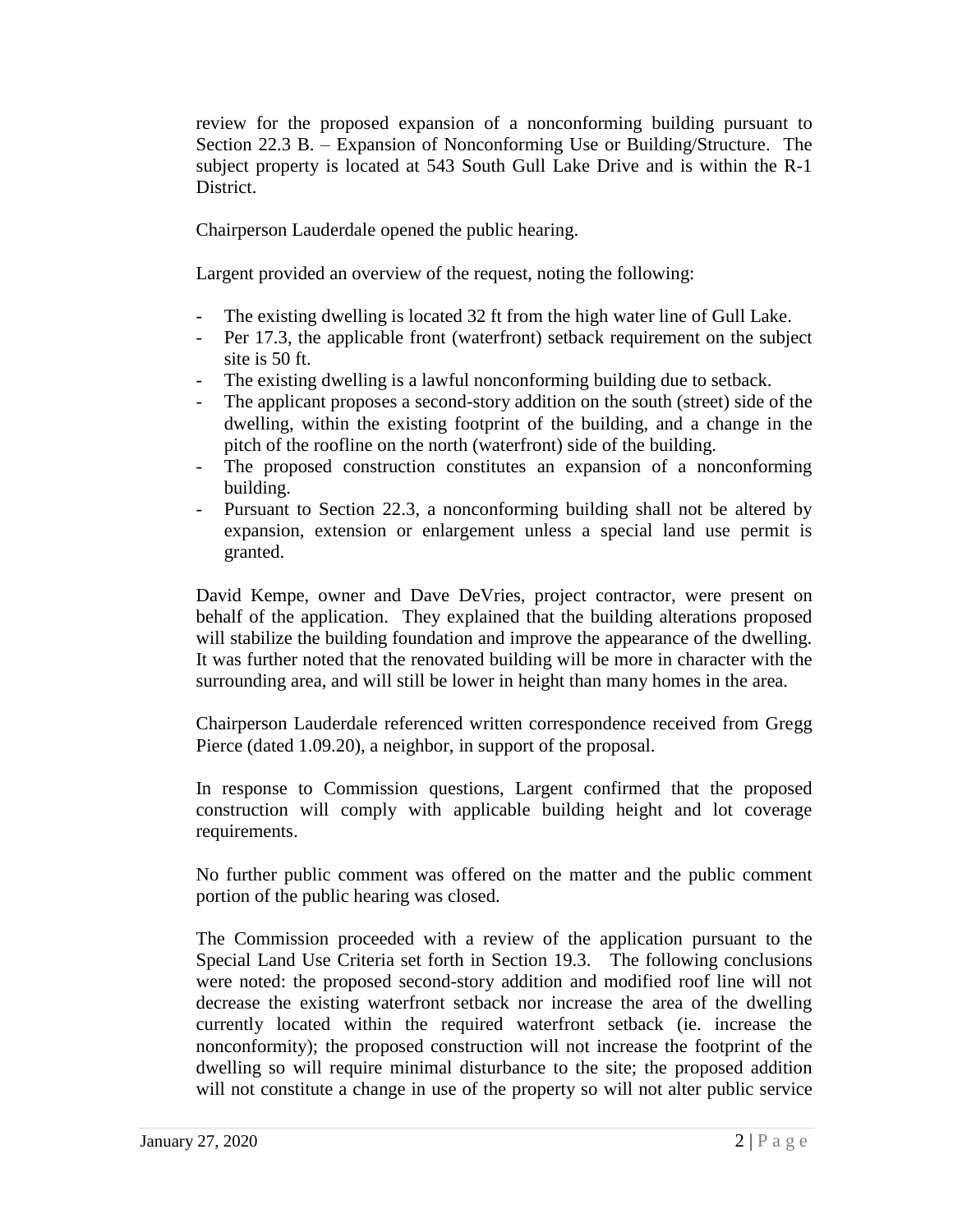demands, traffic impacts or parking needs; the dwelling will remain compatible in size and height with other residential buildings in the area; the proposed addition will not alter the existing use, setbacks, lot coverage, view lines or land cover so will not create any negative impacts on adjacent properties; and, written correspondence provided by a neighboring property owner further supports a finding of compatibility with the surrounding area.

It was noted that the site plan presented was acceptable (per Section 21.4) and that the proposal meets the Site Plan Review Criteria set forth in Section 21.6 B.

It was reiterated that the above findings were based on the application documents presented and the representations made by the applicant at the meeting.

Sulka then moved to grant Special Land Use Permit/Site Plan Approval for the proposed expansion of a nonconforming building such to allow the proposed construction based upon the review findings of Section 19.3 – Special Land Use Criteria, and Section 21.6 – Site Plan Review Criteria, noting that the site plan presented provides the information required by Section 21.4 – Site Plan Content. Moore seconded the motion. The motion carried unanimously.

2. Public Hearing – SLU/SPR for Residential Accessory Buildings (Waldorf Trust)

The next matter to come before the Planning Commission was consideration of the request by the Carl Michael Waldorf Trust for special land use permit/site plan review to allow residential accessory buildings on vacant lots that will occur as a result of a land division proposal. The subject property is located at 11240 East D Avenue and is within the R-1 District.

Chairperson Lauderdale opened the public hearing.

Largent provided an overview of the request, noting the following:

The subject property consists of the following parcels:

Parcel 1 – 13.47 acres – dwelling; garage; storage barn; shed Parcel 2 – (east of Parcel  $1 - D$  Ave frontage) – 1.83 acres - vacant Parcel  $3 -$  (west of Parcel  $1 - M-89$  frontage)  $- 4.69$  acres  $-$  vacant

- Per the site plan, the following land divisions are proposed:

Divide Parcel 1: : Parcel  $1A - 0.69$  acres – dwelling : Parcel 1B – 1.6 acres – garage; storage barn (to remain accessory to the existing dwelling) : Parcel 1C – 11.18 acres – shed (to remain accessory to the existing dwelling)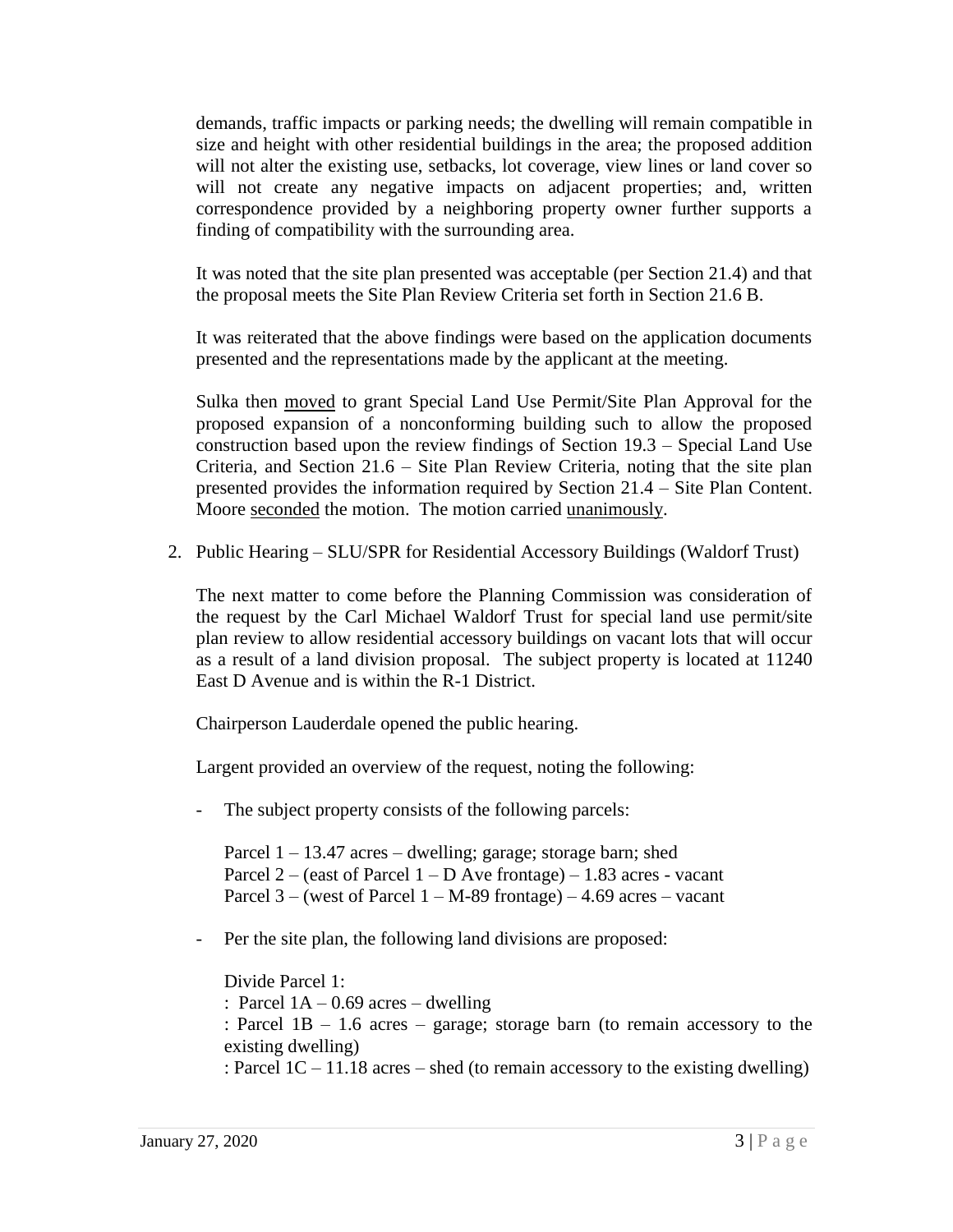Adjust Boundary of Parcel 2: : shift west boundary 48 ft to the west (increases road frontage to 150 ft; increases parcel size to 1.53 acres) : to remain vacant

Parcel 3 – no change

- The proposed land divisions will comply with applicable dimensional requirements.
- The proposed land divisions will leave the garage and storage barn (Parcel 1B) and shed (Parcel 1C) on otherwise vacant lots.
- Pursuant to Section 18.4 E., a residential accessory building is allowable on an otherwise vacant lot only as a special land use.

Patrick Lennon, attorney, was present on behalf of the application. He confirmed the elements of the proposed land division and stated that special land use approval is requested to authorize leaving the residential accessory buildings on the two otherwise vacant lots (Parcels 1B and 1C). Lennon explained that if the Special Land Use Permits are granted, the applicant will then proceed with the requisite land division applications/approvals. He added that no new structures are proposed at this time, and that the applicant is willing to agree to a condition that the three existing accessory buildings remain accessory to the existing residence on Parcel 1A, unless otherwise removed. Lennon stated that the proposal meets the Special Land Use Criteria set forth in Section 19.3.

Markillie questioned if the proposal will allow for compliance with Section 18.4 E.2., which requires that an accessory building on a vacant lot *'shall be located to the rear of the site with sufficient room provided within the required setbacks to construct a principal building in front of the accessory building.'* It was determined that adequate area exists on Parcel 1B to allow the attachment of a principal building to the existing garage and forward of the storage barn so as to comply with Section 18.4 E.2.

It was also confirmed that Parcel 1C would be provided frontage only along M-89, which would offer plenty of space to construct a dwelling on the site forward of the existing shed.

Chairperson Lauderdale questioned the purpose for the property line adjustment on Parcel 2. Lennon explained that the line adjustment will bring the setback of the storage building situated on Parcel 1B into compliance with applicable side line setback requirements. He advised that Parcel 2 will continue to comply with applicable dimensional requirements.

Scott and Mary Aldridge, neighboring property owners, requested confirmation that the land division proposal will only result in one additional parcel with frontage/access onto D Avenue. They expressed concern with the potential for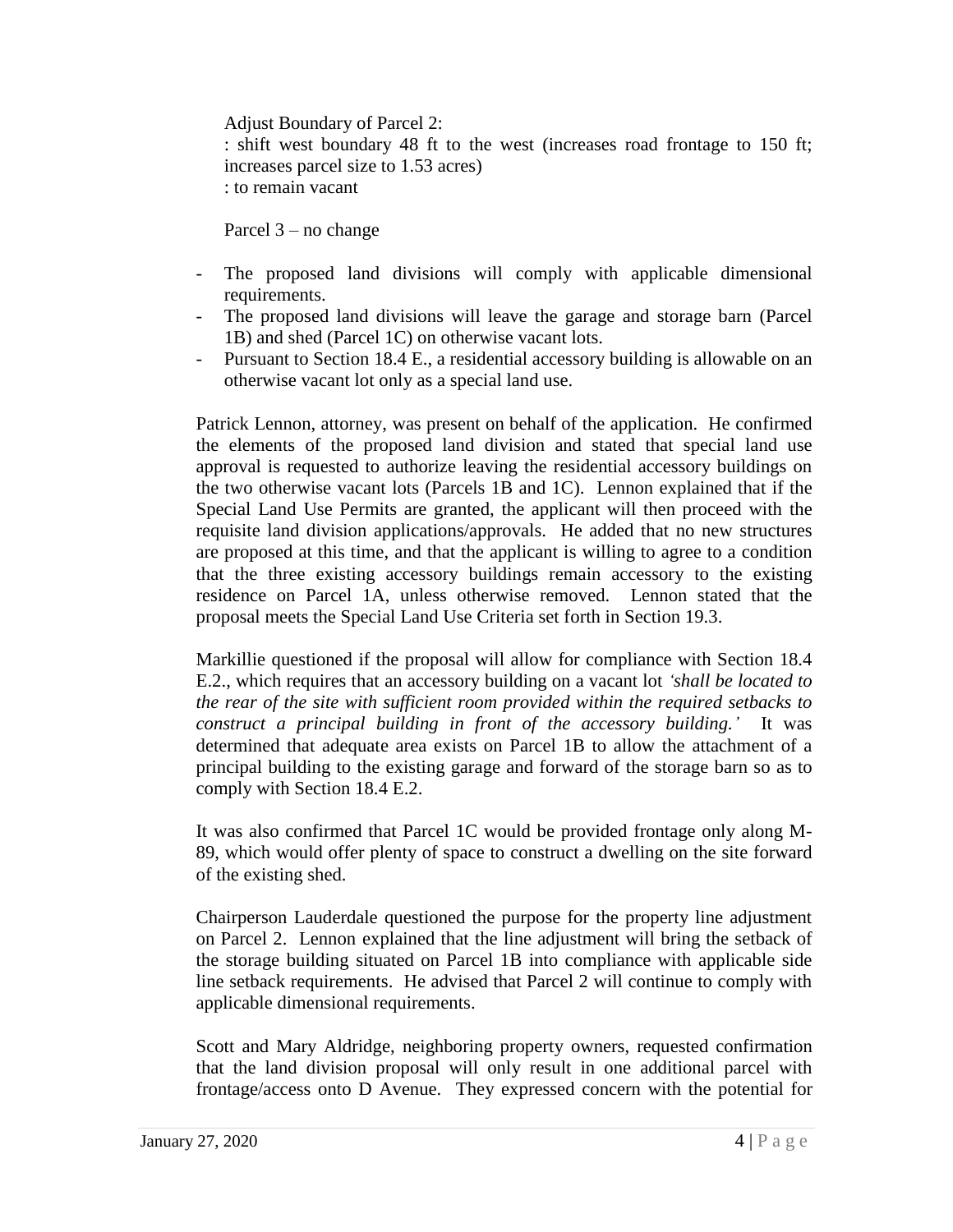development on Parcel 1C or Parcel 3 to gain access to (and generate traffic onto) D Avenue.

Attorney Thall and Harvey explained that Parcels 1C and 3 are not provided frontage onto D Avenue and that future access would likely be provided from the abutting M-89. It was clarified, however, that the requested Special Land Use Permit was specific to allowing accessory buildings on vacant property and will not constitute approval of the proposed land division or future building options.

In response to concerns noted, Lennon reiterated that the applicant is willing to agree to a condition that, although proposed to be located on otherwise vacant parcels, the three existing accessory buildings remain accessory to the existing residence on Parcel 1A, unless they are removed. He noted that the applicant is aware that such a condition will require an amendment of the Special Land Use Permit for any proposed modification of that arrangement.

No further public comment was offered on the matter and the public comment portion of the public hearing was closed.

The Commission proceeded with a review of the application pursuant to Section 18.4 D. and E. – residential accessory buildings/structures. The following was noted:

- the proposed location of the accessory buildings on otherwise vacant parcels is allowable as a special land use;
- the accessory buildings are proposed to be located in excess of 5 ft from all lot lines;
- the accessory buildings are proposed to remain accessory to the existing residence on Parcel 1A and proposed for accessory residential use;
- a variance is not requested/required for the accessory buildings; and,
- adequate application material has been presented to allow for site plan review pursuant to Section 21.6 B.

In consideration of the Special Land Use Criteria set forth in Section 19.3, the Commission concluded the following: the proposal meets the standards of Section 18.4 D. and E.; the use of the accessory buildings will continue to be residential; the proposal will involve no construction or site disturbance thereby having no impact on the natural environment or existing storm water drainage patterns; the proposal does not constitute a change in use or include proposed construction so will not adversely affect public services or facilities serving the area; the accessory buildings will not be modified and are proposed to remain accessory to the existing residence on Parcel 1A thereby remaining compatible with adjacent uses of land; and, the accessory buildings will comply with all applicable setback, height and locational requirements consistent with the intent of the Zoning Ordinance.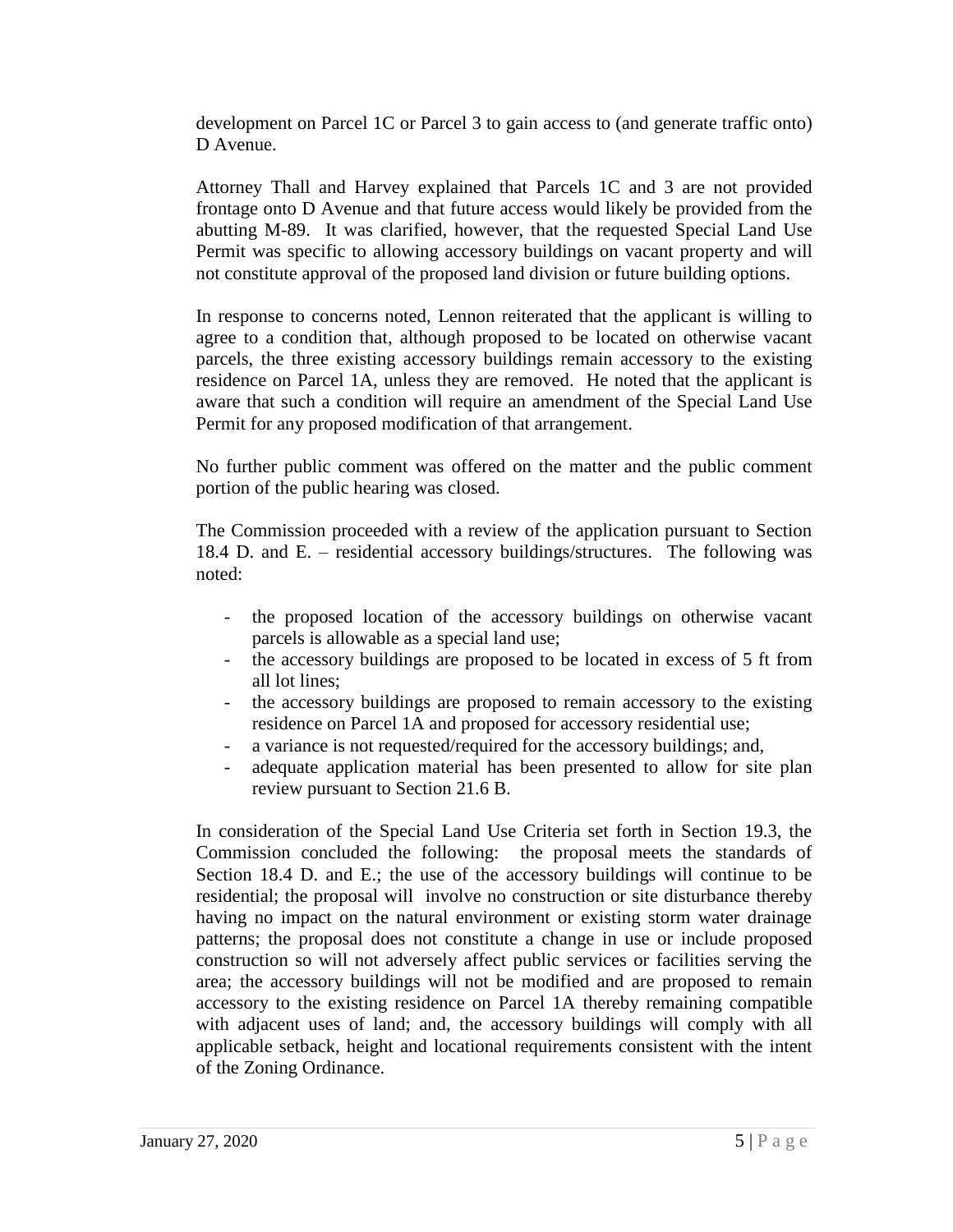It was noted that the site plan presented was acceptable (per Section 18.4) and that the proposal meets the Site Plan Review Criteria set forth in Section 21.6 B.

It was reiterated that the above findings were based on the application documents presented and the representations made by the applicant at the meeting.

Chairperson Lauderdale then moved to grant Special Land Use Permit/Site Plan Approval based upon the review findings of Section 18.4 D. and E. – residential accessory buildings/structures, Section 19.3 – Special Land Use Criteria, and Section 21.6 – Site Plan Review Criteria, and subject to the following conditions:

- 1. The existing accessory buildings (garage, storage barn, and shed) approved for location on vacant Parcels 1B and 1C shall remain accessory to the existing residence on Parcel 1A, unless removed.
- 2. Any action or construction on Parcels 1B or 1C that modifies the accessory building status shall require an amendment of the Special Land Use Permit.
- 3. Township Board approval of the proposed land divisions and boundary line adjustment.

Moore seconded the motion. The motion carried unanimously.

3. Discussion – Outdoor Furnaces/Outdoor Burning

Chairperson Lauderdale explained that the Township Supervisor has requested Planning Commission consideration of the development of an ordinance to address complaints being received regarding smoke and odor from outdoor furnaces.

Chairperson Lauderdale referenced the October 28, 2013 Planning Commission minutes provided and noted that this matter has been considered previously and it was concluded at that time that outdoor furnaces would more appropriately be regulated through a Township general ordinance and not the Zoning Ordinance. The matter was returned to the Township Board with a request for direction.

Attorney Thall explained that communities generally regulate outdoor furnaces/outdoor boilers through a police power or general ordinance so that existing installations can be addressed. He stated that such an ordinance can also establish standards specific to setbacks, smoke stack height, removal, etc.

Moore opined that it would be unreasonable to establish standards that would apply to existing installations, especially in the rural areas of the Township. In response to questions, Attorney Thall noted that any established regulations would not apply to an installation used in conjunction with an agricultural operation consistent with the Right to Farm Act.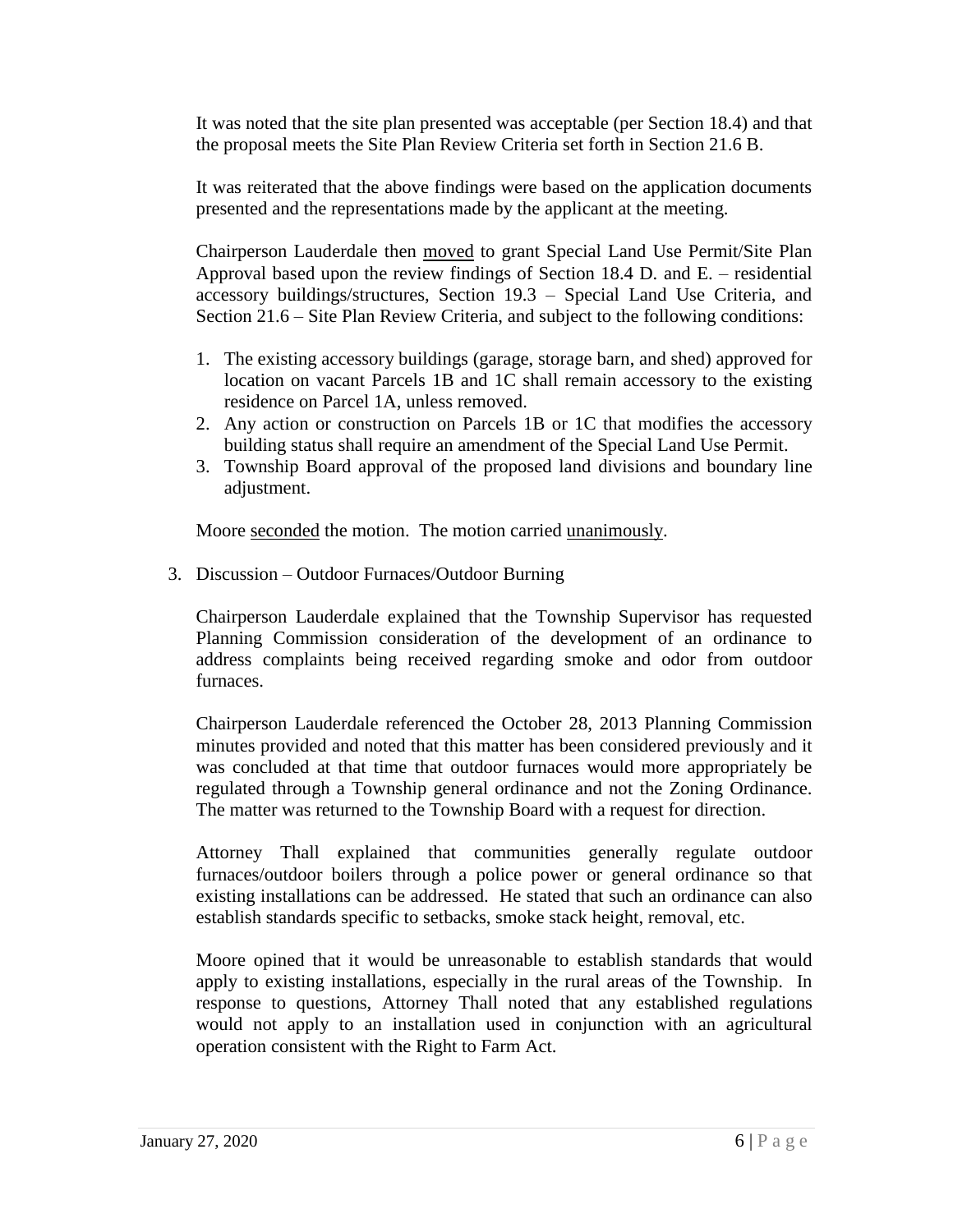General discussion ensued wherein the issues/merits related to the use of outdoor furnaces were outlined.

Sulka stated that the Township Board has not yet vetted the subject and that it would seem to make sense to request Township Board guidance on the matter before proceeding. Planning Commission members concurred. Sulka agreed to request the item be placed on an upcoming Township Board agenda.

### UNFINISHED BUSINESS

1. Master Plan Update

Harvey reported that the updates to the Master Plan are nearly complete. She noted that a preliminary draft of the updated Plan is tentatively scheduled to be ready for discussion in February.

2. GAAMPS

Chairperson Lauderdale reminded that Attorney Thall had been requested to conduct a review of the Zoning Ordinance for compliance with current law on zoning for agricultural use and recent changes to the GAAMPS.

Attorney Thall advised that the review is being conducted by Attorney Kaufman (from their office) due to her expertise on the subject and that the review would be presented at the February meeting.

3. Sign Standards

Chairperson Lauderdale referenced the draft sign regulations prepared by Harvey per the request of the Planning Commission (dated 4.24.27). He noted that review of the draft text had been initiated at the September, 2019 meeting and completed at the November, 2019 meeting, concluding with direction to Harvey to revise the draft text per the Commission's discussion.

Harvey referenced Draft #2 of the sign standards (dated 1.27.20) and provided an overview of the revisions made per the Commission's review. Commission members agreed that the revised draft text reflects the discussion of the Commission.

Bekes then moved to accept the proposed amendments to Sections 2.2 and 18.2 set forth in Draft #2 and dated January 27, 2020 for public hearing. Markillie seconded the motion. The motion carried unanimously.